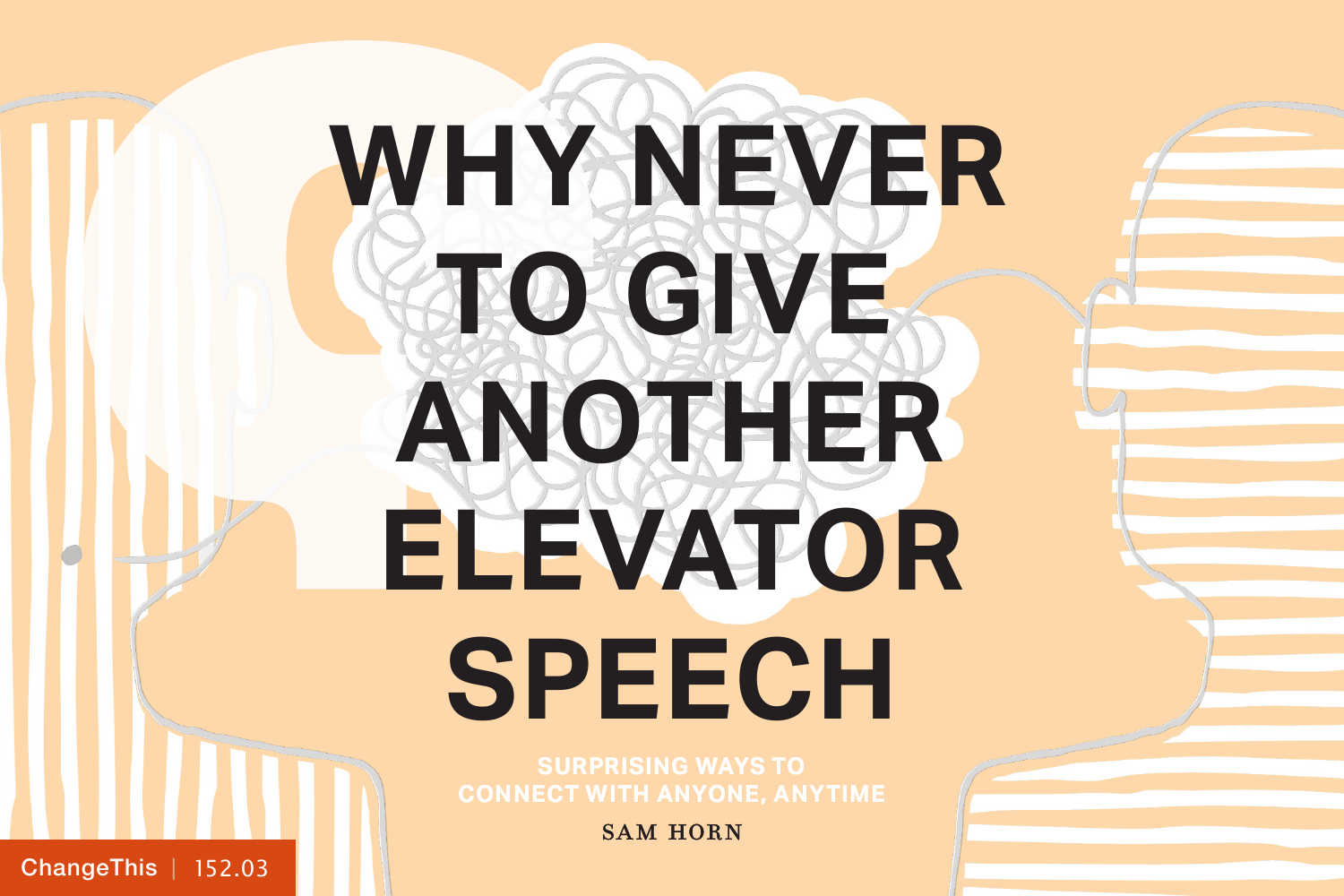# **Do you know anyone who likes listening to a longwinded speech? Me neither.**

Speeches are lectures. Who wants to be lectured? That's why, from now on, when someone asks, "What do you do?" never again TELL them.

"It's not about you. It never was." – actress Diane Keaton

What?! Here's an example to show what I mean.

Years ago, I was on a speaking tour with my sons. We had a night free in Denver, so we went downstairs to the hotel lobby to ask the concierge, "What do you suggest?"

He took one look at Tom and Andrew and said, "You've got to go to D & B's."

We were from Maui at the time and had no idea what he was talking about. We asked, "What's that?"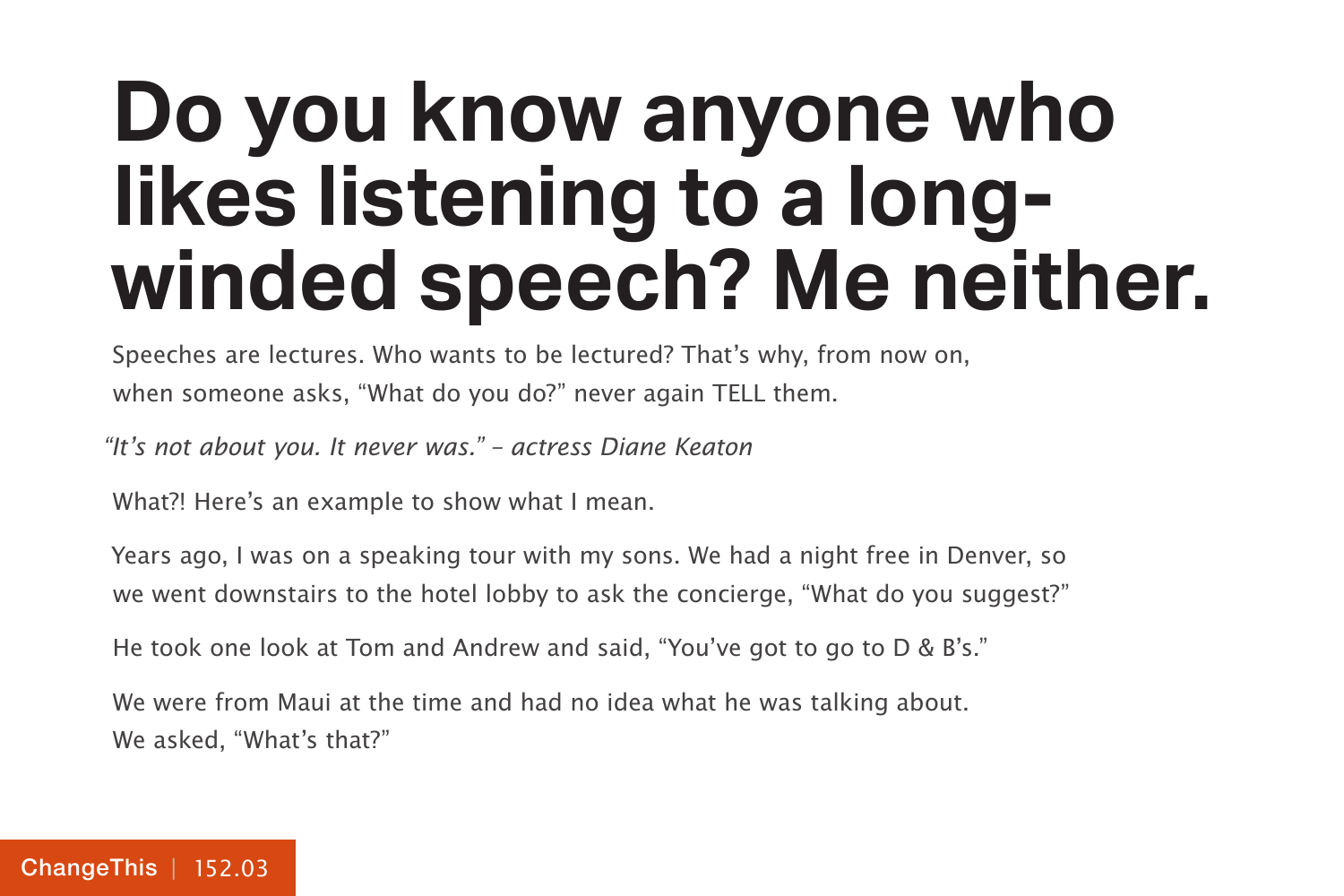He must have instinctively known that trying to explain it would only confuse us. Instead, he asked a qualifying question, "Have you ever been to Chuck E. Cheese?" My sons nodded enthusiastically.

He smiled and said, "D & B's is like a Chuck E. Cheese… for adults."

Bingo. Ten seconds and we knew exactly what it was and wanted to go there. They should have put him on commission.

*From now on, when someone asks, "What do you do?" " never again TELL them.*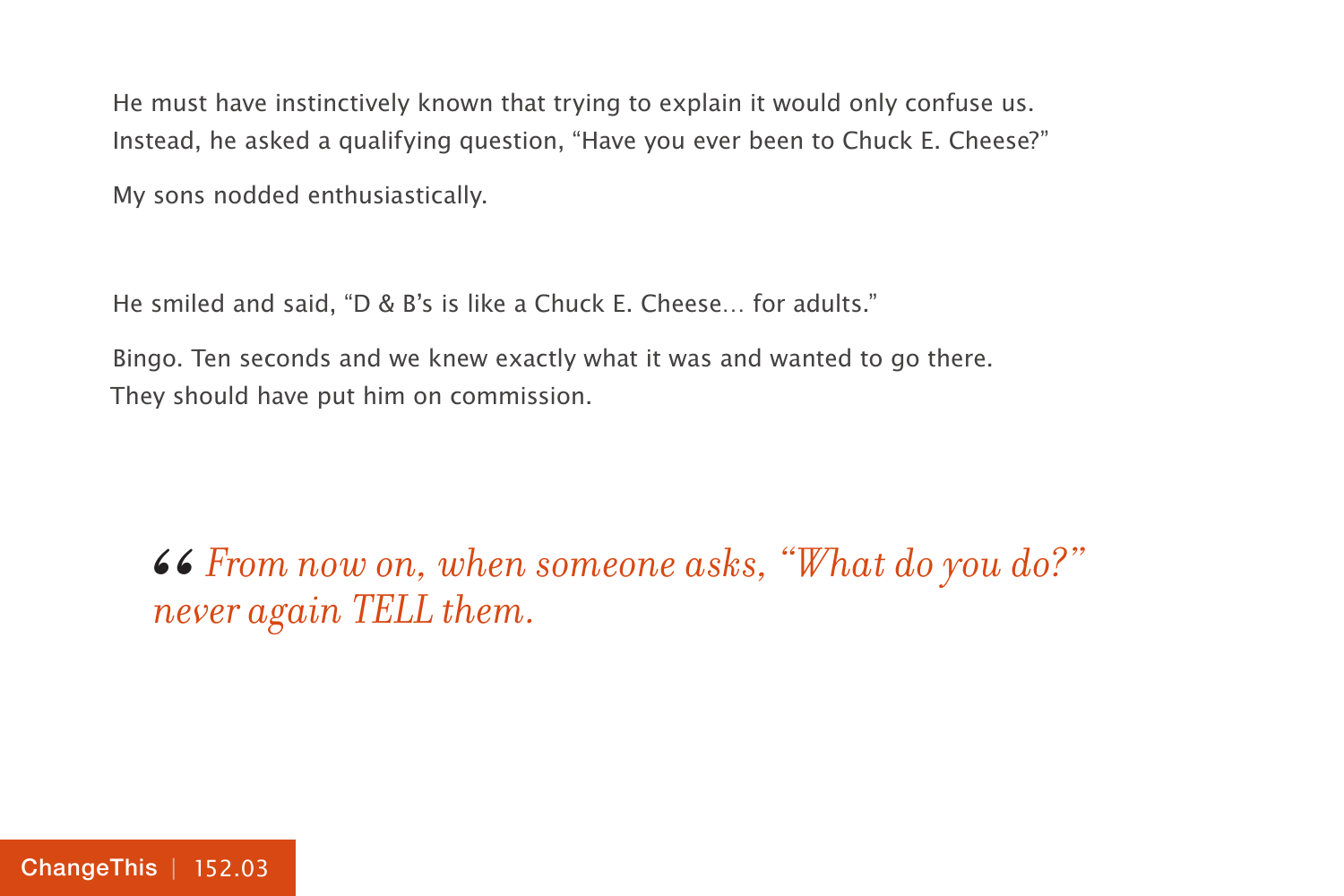## Want to Connect? Turn Monologues into Dialogues

**"Remember, you're more interested in what you have to say than anyone else is."**– ANDY ROONEY

Why did that work so well? He turned a one-way elevator *speech* (aka monologue) into a two-way elevator connection (aka dialogue).

Here's an example to show how you can do the same. A man approached me before a presentation and said, "I'm going to tell you something I haven't told many people. I'm an introvert. I go to conferences like this all the time, but I often hide out in my hotel room because I'm so uncomfortable with small talk. Plus, I work in tech. My job is complicated. I can never explain it in a way that people understand it. It's so awkward, I rather just avoid receptions and hall chat."

I asked, "Want to brainstorm a way to introduce yourself that isn't confusing and that can actually lead to mutually-interesting conversations and connections?"

He came back with, "Is that a rhetorical question?"

I asked, "What are the *end results* of what you do that we can see, smell, taste and touch?"

He thought about it for a moment and said something about credit cards, online purchases, financial software and computers. The light bulb went off in my mind. "Do you make the software that makes it safe for us to buy stuff online?"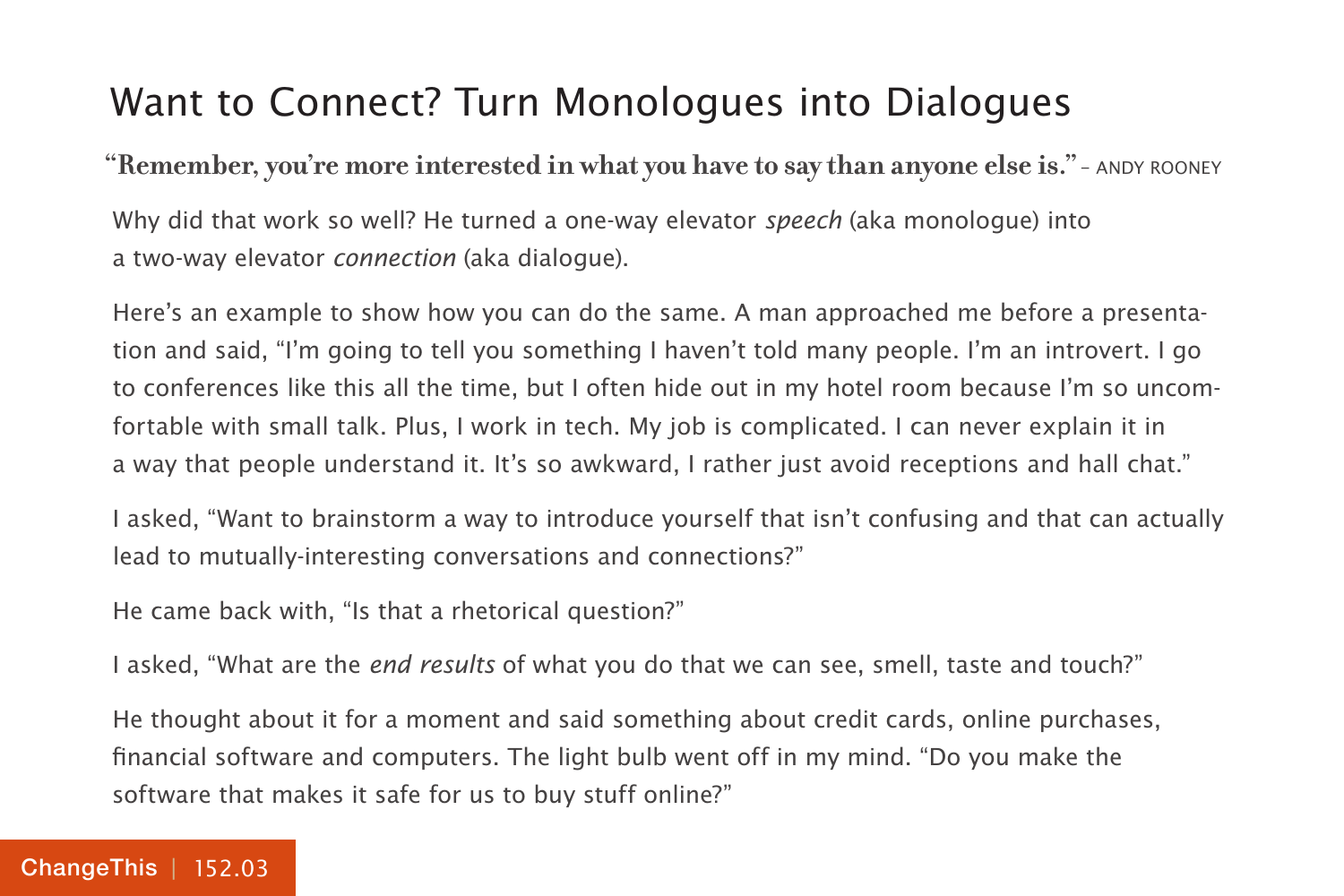He lit up. "Yes! That's exactly what I do."

"That's good … but don't tell people that."

He looked at me, puzzled. "Why not?"

"Because if you tell people, 'I make the software that makes it safe for you to buy things online, they'll go, 'Oh," and that'll be the end of the conversation. You don't want to *close* the conversation; you want to create a conversation."

"So what do I do instead?"

Ask, "Have you, a friend or a family member ever bought anything online... like on eBay, Travelocity or Amazon?" You just increased the odds they've experienced what you do or know someone who has. They may say, "Well, I never shop online. But my wife's on Amazon all the time. She loves the free shipping."

*Why did that work so well? He turned a one-way elevator speech (aka monologue) into a two-way elevator connection (aka dialogue).* 66<br>|ele<br>|col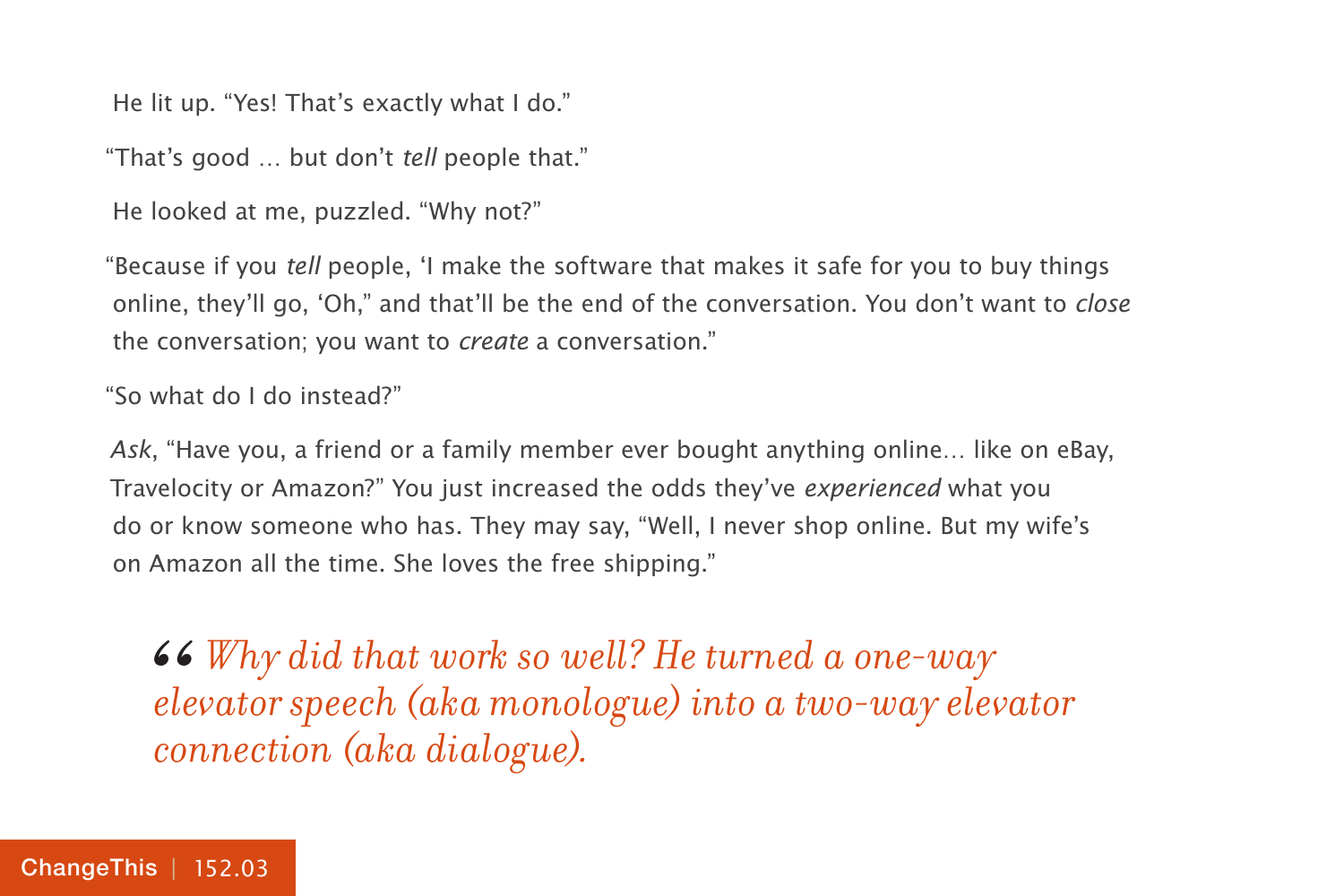Now, confirm your connection by linking what you do to *what they just said*, "Well, our company makes the software that makes it safe for your wife to buy things on Amazon."

Their eyes will probably light up and their eyebrows will probably go up. Both are signs of an intrigued connection.

People now relate to you and what you do. They have a relevant hook on which to hang a conversation and are more likely to want to continue the conversation. All in sixty seconds and all because you engaged them instead of lectured them. "

He actually got a little misty-eyed and told me, "I can't wait to get home after this conference." "Why?"

"I can finally tell my eight year old son what I do in a way he understands it."

That's the power of turning an elevator *speech* into an elevator *connection*.

How about you? What do you and your co-workers say when asked, "What do you do?" Do your responses cause crunched-up eyebrows (a sure sign of confusion)?

If so, you're closing doors and losing opportunities for yourself and your organization. Why not turn your next staff meeting into a brainstorming session where everyone crafts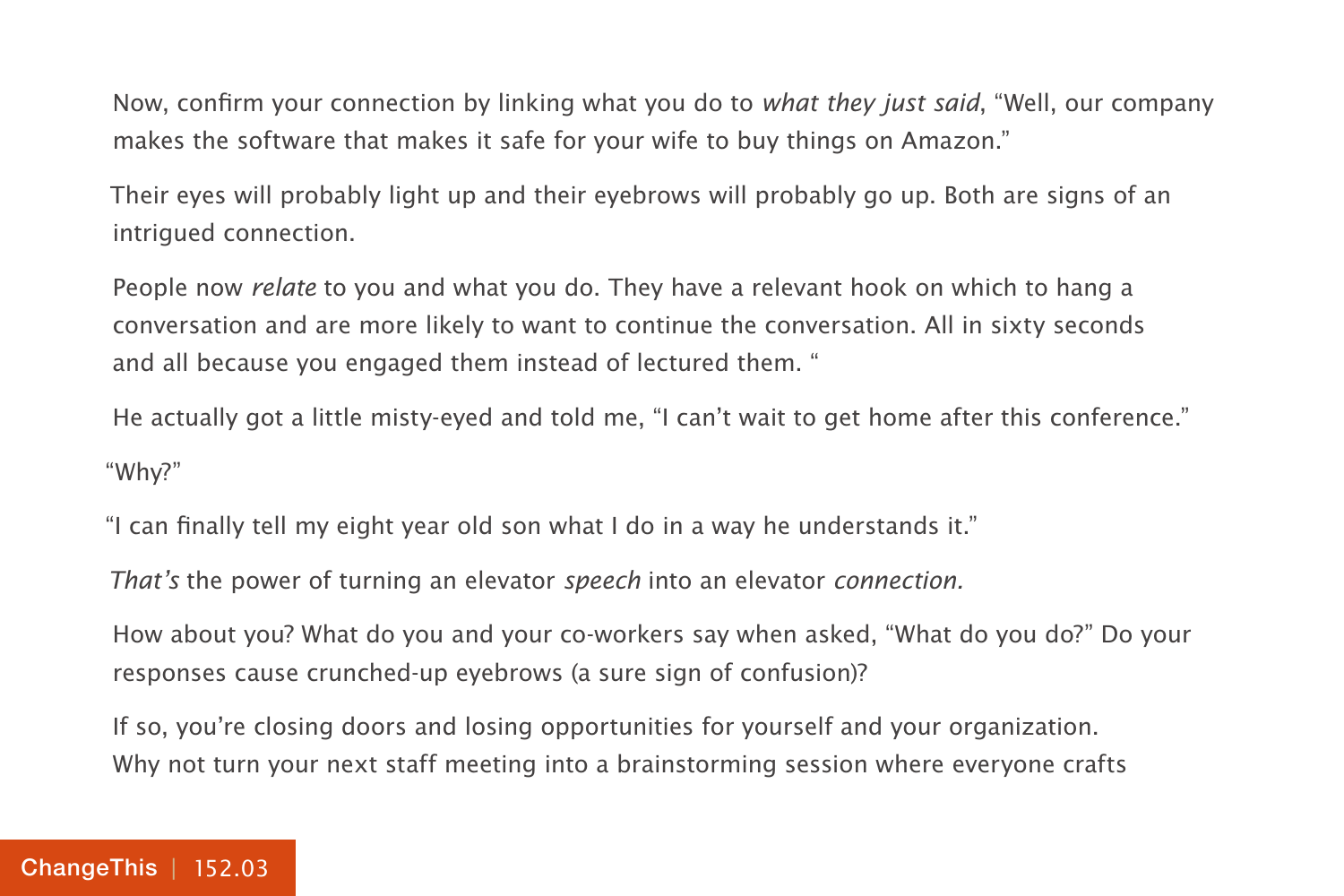two-way introductions that open doors and engage people in mutually-rewarding conversations that are a win for all involved?

Are you thinking, "Okay, I can see how this two-way approach is a better way to meet people at conferences, business lunches, and networking events. How about when I'm giving a speech or trying to sell something? I've got to explain what I'm talking about then, right?"

*The old-fashioned suggestion to "tell people what you're going to tell them, tell them, and then tell them what you told them" is bad advice.* 66<br>*yo*<br>*wk*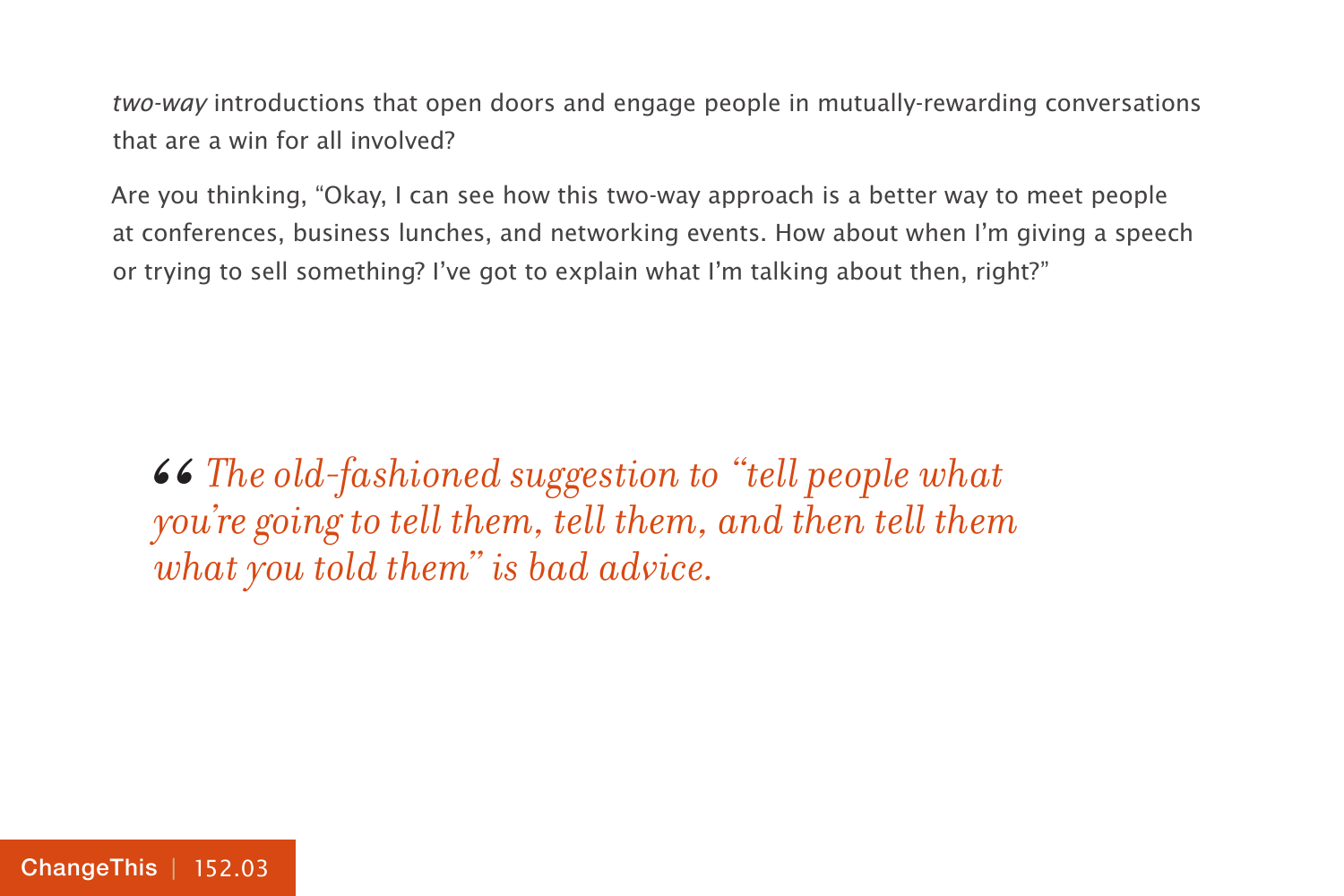## Never Again TELL People What You're Going To Tell Them

## **"The only danger is not to evolve."** – JEFF BEZOS

The old-fashioned suggestion to "tell people what you're going to tell them, tell them, and then tell them what you told them" is bad advice. Here's a more evolved way to open a presentation or pitch.

I had the privilege of being the pitch coach for Springboard Enterprises, which has helped entrepreneurs such as Robin Chase of ZipCar and Gail Goodman of Constant Contact receive \$6.8 billion in funding. A Springboard participant named Kathleen Callendar of PharmaJet walked up to me at one of their trainings and said, "I've got good news and I've got bad news."

I asked, "What's the good news?"

"I've been given the opportunity to pitch to a roomful of investors at the Paley Center in New York City."

"That is good news. What's the bad news?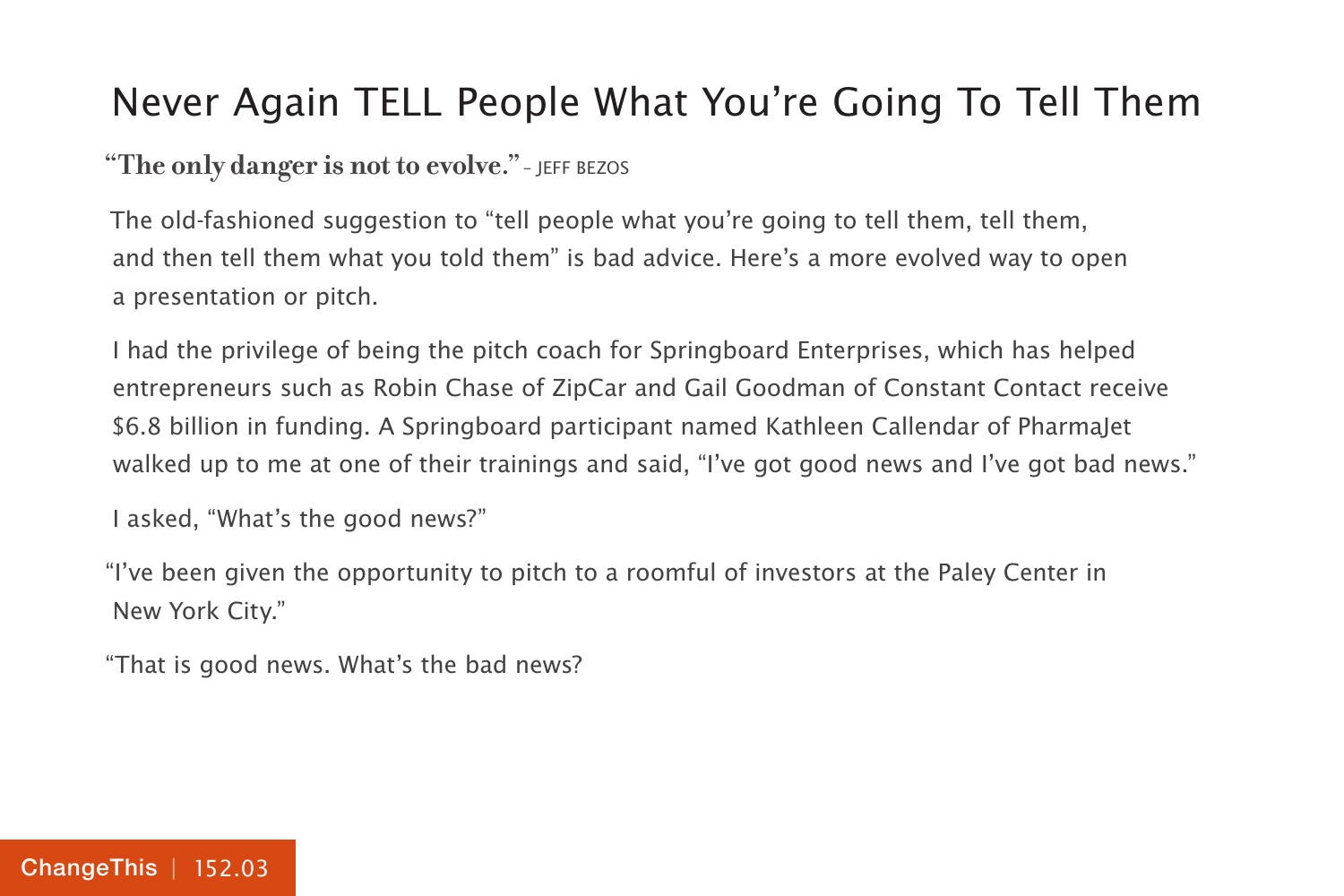"I'm scheduled for 2:30 in the afternoon and I only have ten minutes. You can't say anything in ten minutes. There's no way I can explain our business model, team credentials, and financial projections in ten minutes."

I said, "Actually, you don't have ten minutes. As you mentioned, you're speaking after lunch. Those investors will have already heard sixteen other presentations. You have sixty seconds, max, to prove you're worth listening to."

She said, "How is that possible?"

Here's how it's possible. This is the sixty-second opening that helped Kathleen win funding and be selected as one of BusinessWeek's Most Promising Social Entrepreneurs in 2010.

"Did you know there are more than 1.8 billion vaccinations given every year?

Did you know up to a third of those are given with reused needles?

Did you know we are spreading and perpetuating the very diseases we are trying to prevent? Imagine if there were a painless, one-use needle for a fraction of the current cost. You don't have to imagine it; we've created it. In fact, in this article . . ."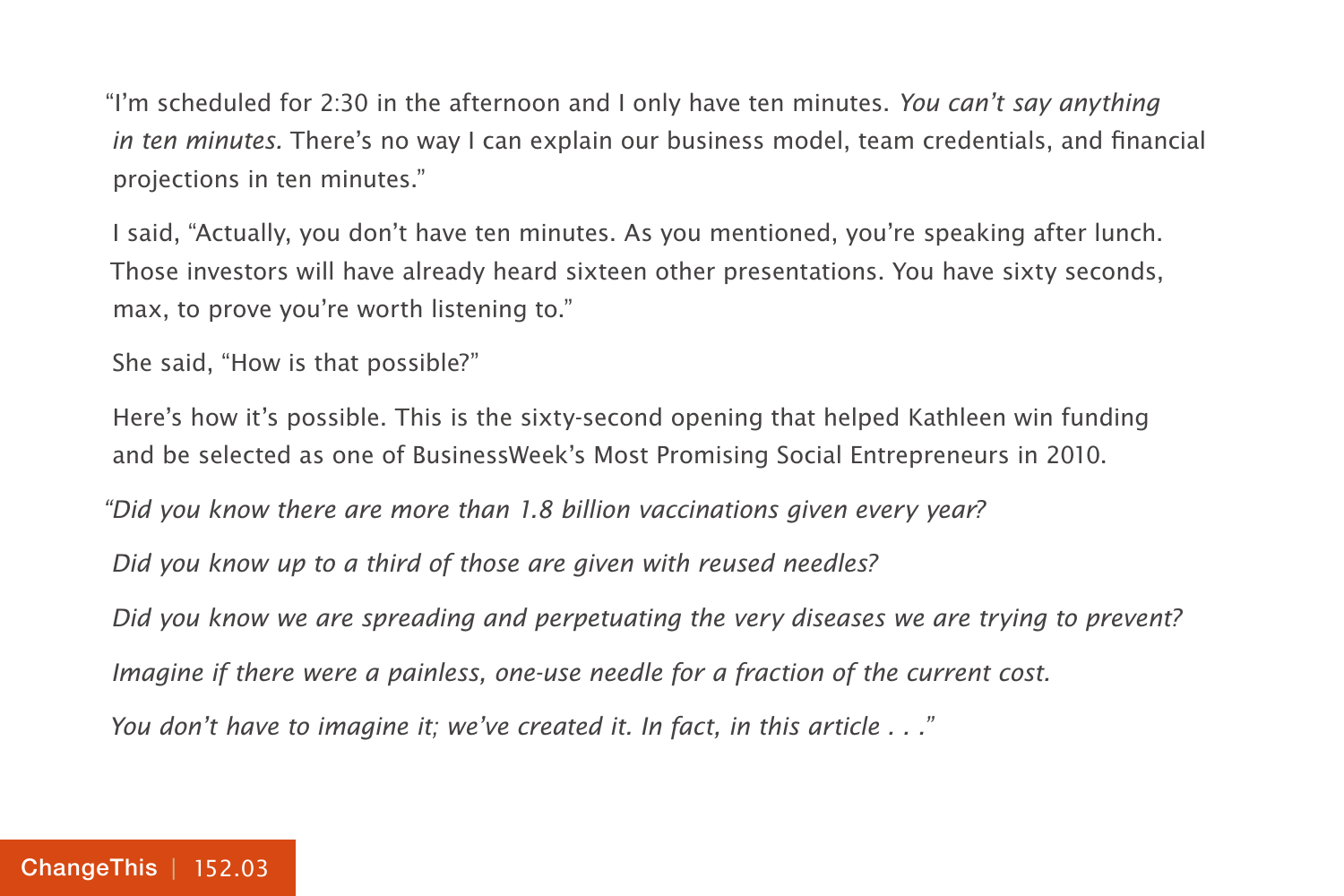Are you intrigued? Do you want to know more? That means Kathleen Callender just got what she cared about in your mental door.

Let's put this in perspective. Before we changed her opening, Kathleen started with an explanation of what her business does—which is how most of us have been taught to start our communications. The problem with that is, explanations are often boring and confusing… and bored, confused people don't keep listening and they don't say yes.

Furthermore, she was using hard-to-understand technical jargon to describe her company's product, something about a "medical delivery device for subcutaneous inoculations." A what?!

By replacing a complicated explanation with this concise "Did you know… ?" opening, she got eyebrows up and smartphones down in the first minute. Here's how you can do the same.

 $\bullet$   $\bullet$   $\!\!\!\!$   $\!\!\!$   $\!\!\!$   $\!\!\!$   $\!\!\!$   $\!\!\!$   $\!\!\!$   $\!\!\!$   $\!\!\!$   $\!\!\!$   $\!\!\!$   $\!\!\!$   $\!\!\!$   $\!\!\!$   $\!\!\!$   $\!\!\!$   $\!\!\!$   $\!\!\!$   $\!\!\!$   $\!\!\!$   $\!\!\!$   $\!\!\!$   $\!\!\!$   $\!\!\!$   $\!\!\!$   $\!\!\!$   $\!\!\!$   $\!\!\!$   $\!\!\!$   $\!\!\!$  *minute that would cause your listeners to think …*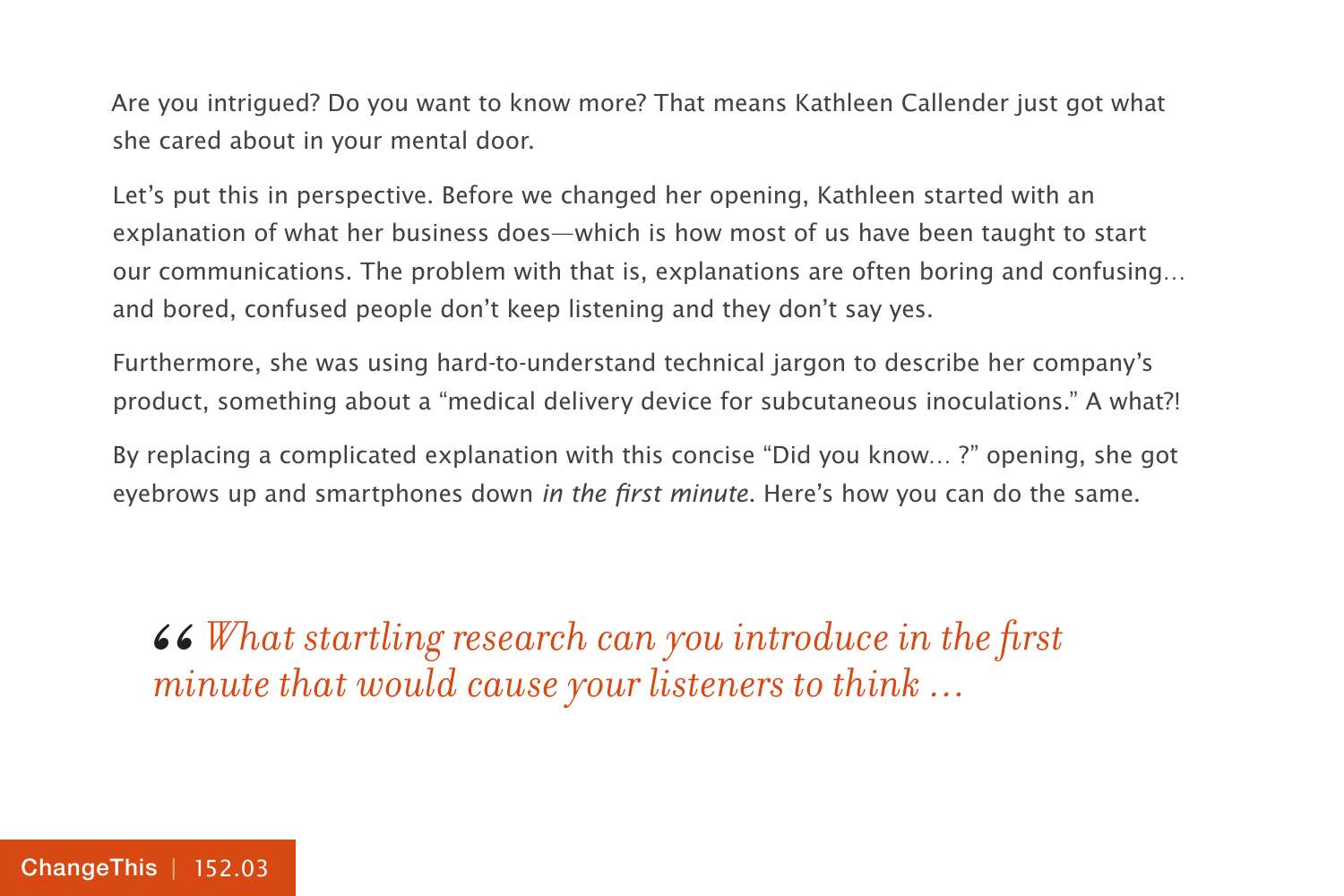## **1. DON'T TELL. ASK THREE "DID YOU KNOW?" QUESTIONS.**

What startling research can you introduce in the first minute that would cause your listeners to think, "Really?! I didn't know it was that big, that bad, that much, that fast?"

What recent data could you reference that offers fresh insight into the problem you're solving, the issue you're addressing, the need you're meeting, the gap you're filling? What respected resource can you reference that shows a sudden shift in a trend, a dramatic increase in scope, an unexpected and important change in regulations or your target demographic?

Are you wondering, "How do I find these eyebrow-raising statistics and studies?" GTS it. Google That Stuff.

Just search "What are surprising statistics about [your industry]?" or "What is recent research about [your topic]?" Up will come links to articles, studies, and websites that get YOUR eyebrows up. And if you're an expert about this issue and it gets your eyebrows up (a sure sign of intrigue), it is likely to get the eyebrows up of your listeners, viewers, and readers.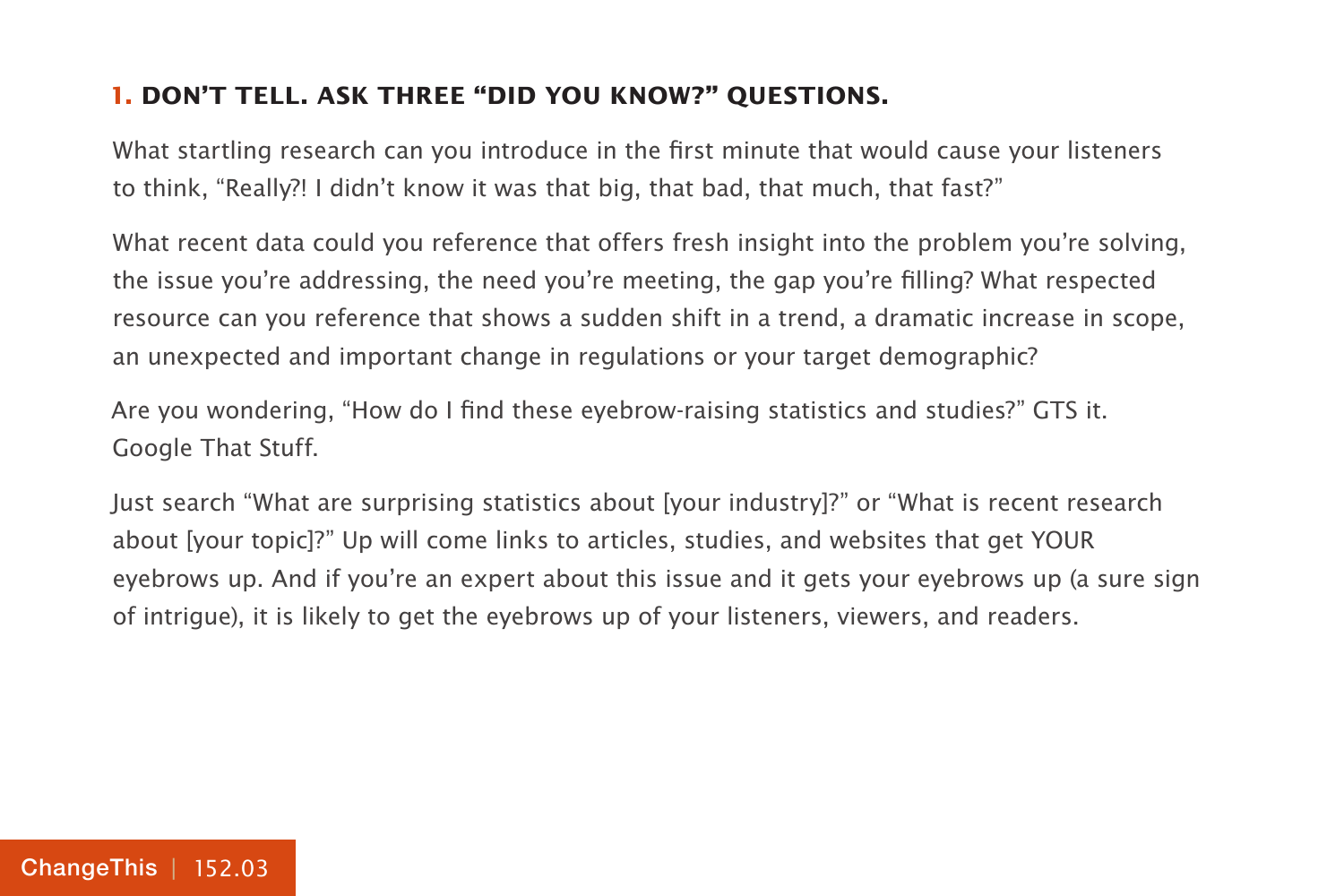#### **2. LINK THE WORD "IMAGINE" TO THREE BENEFITS OF YOUR PRODUCT, PROGRAM, OR PROCESS THAT MEET THAT NEED OR SOLVE THAT PROBLEM.**

Why is the word "imagine" so powerful? It pulls people out of their preoccupation. They're no longer distracted; they're picturing your point. They're mentally engaged instead of wondering "How long is this going to take?" or "When's the next break?"

Let's go back to Kathleen's example. What did her decision-makers care about? What were they concerned about? How was her product an innovative way to disrupt the industry SOP (standard operating procedure) and change the current, ineffective way of doing business?

Well, no one likes painful inoculations, so we clarified they were "painless." People were freaked out about the reused needles, so we indicated they were "one-use." And investors almost always care about money so we pointed out her invention was a "fraction of the current cost."

Do you see how we distilled a lengthy explanation into an "Imagine this" ideal scenario that was one succinct sentence? That's your goal. In an age of blah-blah-blah INFObesity, you will give yourself a competitive edge by condensing and crafting the value of what you're proposing into an "Imagine this" sentence that causes decision-makers to think, "Who wouldn't want that?!"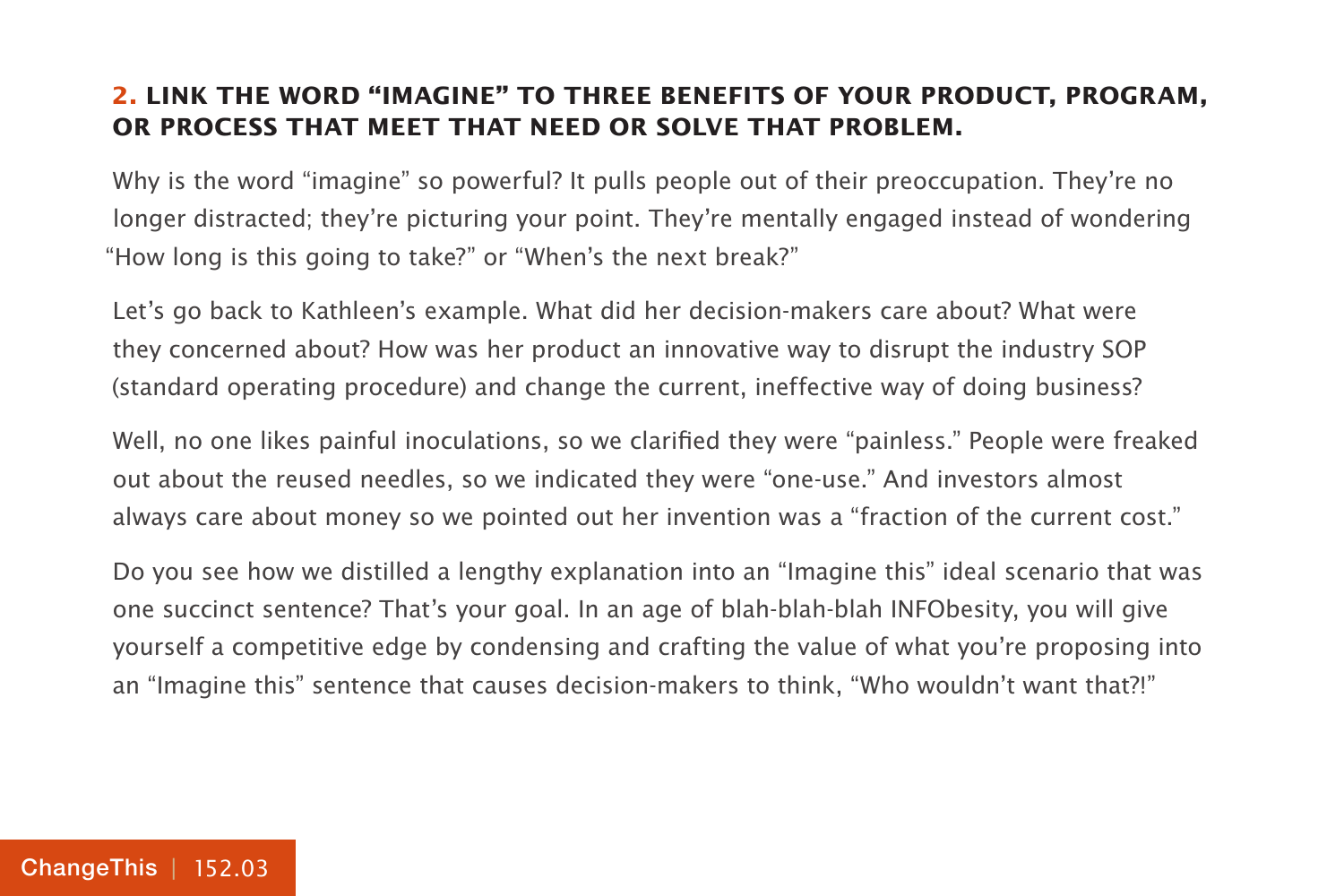## **3. BRIDGE WITH, "YOU DON'T HAVE TO IMAGINE IT, WE'VE CREATED IT."**

Now you need to prove that what you're proposing isn't pie in the sky or speculative; it's a done deal and you (and your team) are ready to deliver it. Introduce evidence and precedence such as:

- **A case study** with data that demonstrates the validity of what you've recommending.
- **A benchmark** that shows this has been done somewhere else, successfully.
- **A testimonial** from a satisfied client who will vouch for your results.
- **A quote** from a respected expert who lends credibility to your claims.

Why does this "Did You Know?" opening work so well? Because the quickest way to engage nay-sayers is to introduce something new they don't know—but would like to know. They're now smarter than they were a moment ago. They're motivated to give you their full attention because you've just proven you will be a good use of their time and mind.

By leading with provocative questions, you've replaced mind-numbing INFObesity with an intriguing opening that earns interest and respect. While everyone else is still telling people what they're going to tell them, you have already given yourself a competitive edge by bypassing perfunctory remarks and quickly creating curiosity and mutually-rewarding relevance.

Want another way to transform one-way speeches into two-way connections?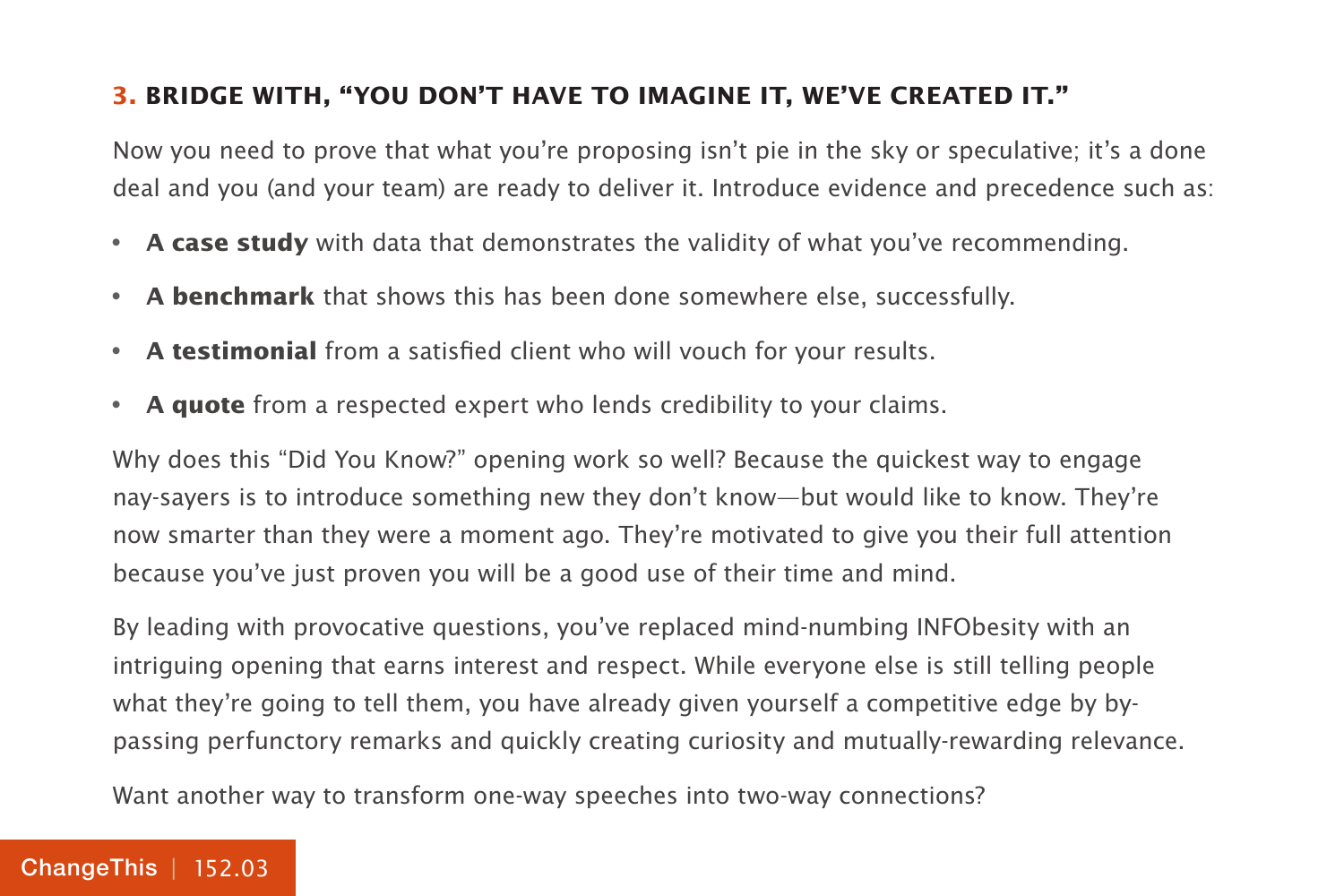## Replace Explanations with "Have You Ever" Questions

**"Time is the new money."**– RICHARD BRANSON

In our short attention world, (Nancy F. Koehn of Harvard discovered that goldfish have longer attention spans than we do … "Look, a squirrel") I believe, "Time is the new trust."

So you can trust that this manifesto will produce real-world results for you and your colleagues, let me ask a few questions.

- Do you have a complicated job, product, idea, or issue?
- Is it hard to get across its value and convince people it's worth supporting, approving, or funding?
- Do you find the longer you try to explain it, the more confused people become?
- Will you be giving a report, making a sales presentation or pitch, or meeting potential clients, employers, or investors in the next few weeks?

If you answered yes to any of the above questions, promise yourself you will not try to EXPLAIN your priority project or TELL people how important and valuable it is.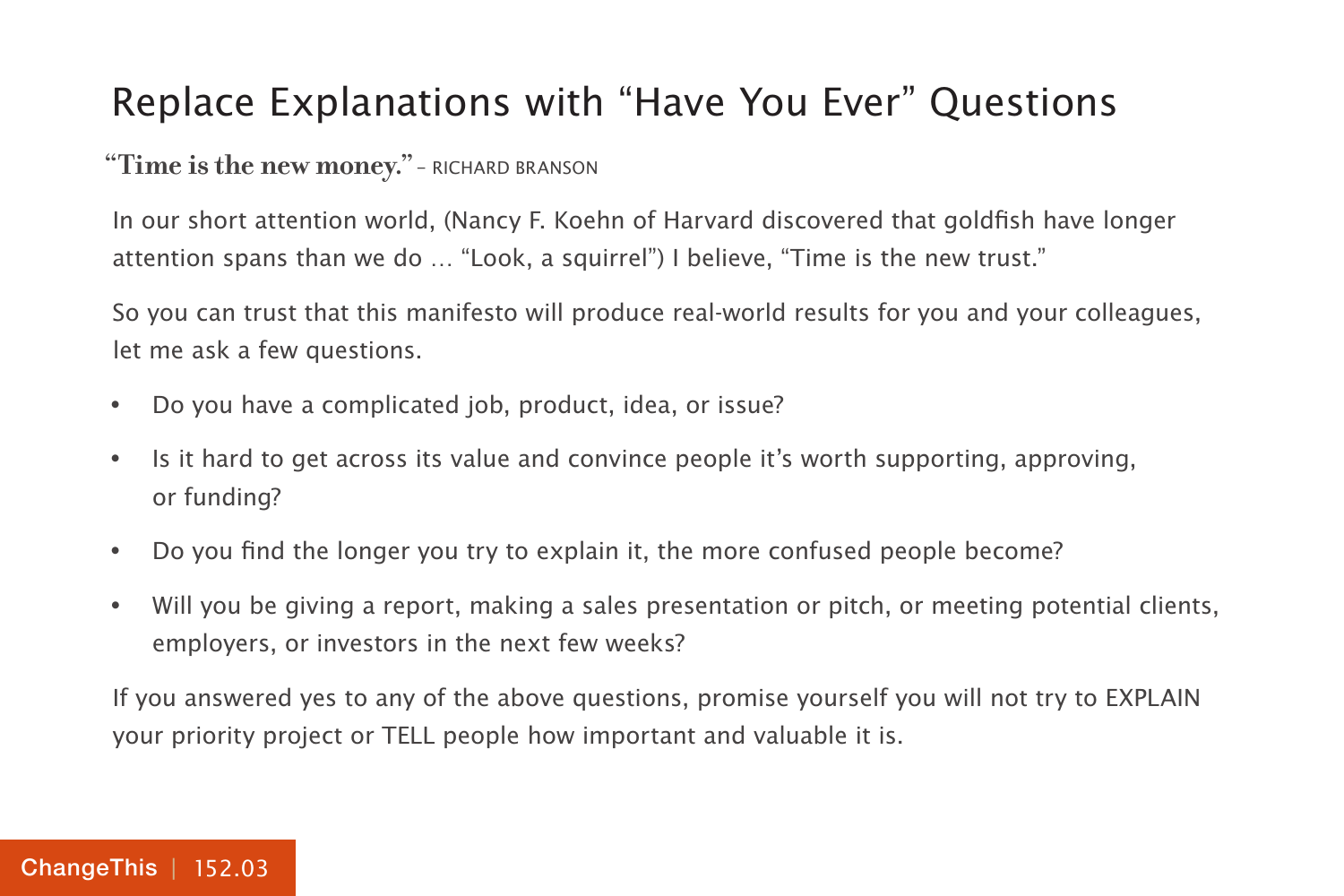Instead, ask "Have you ever" questions that put people in the scene of the problem your product, process, or project is solving. Here's an example of what I mean.

I was judging a pitch contest at the California Women's Conference, called The Dolphin Tank, which is a kinder, gentler version of the TV show Shark Tank or Dragons Den.

I reviewed the business plans in advance and wasn't initially impressed with a product called Car\*Go—described as a "hook you put in your car to hang your purse on." I thought, "You've got to be kidding. You're building a business around a hook that holds a handbag?"

However, inventor/entrepreneur Cari Carter did a brilliant job of winning us at hello instead of losing us at hello. When it was her turn to pitch, she hauled a full size car seat to the front of the room, set it down on the floor next to her, and placed a purse and cellphone on it. She then faced the group, wrapped her fingers around an imaginary steering wheel and started "driving" while asking these questions:

"Have you ever been driving along and you had to STOP all of a sudden?

 $\emph{66 Ask}$  "Have you ever" questions that put people in the scene of the problem your product, process, or project is solving. *of the problem your product, process, or project is solving.*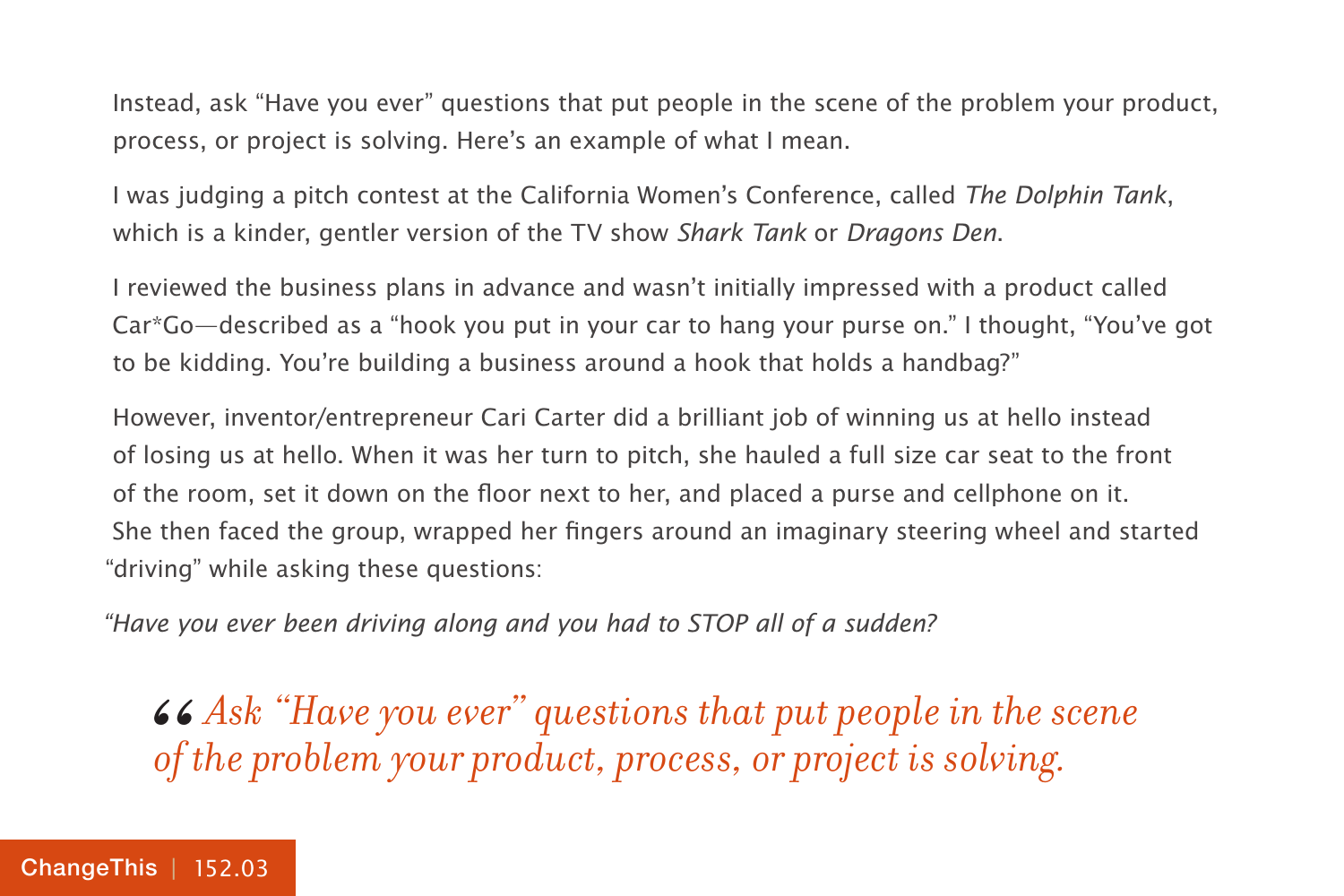Did your cell phone or purse fall on the floor, and you're scrabbling around trying to retrieve it with one hand while trying to drive with the other?

Imagine never having to worry about that again. Imagine … "

She didn't even have a chance to finish. A man in the audience stood up and called out, "I'll take two. One for my wife and one for my daughter."

Kudos to Cari Carter. She went from a skeptical "Really?!" to an enthusiastic "I'll take two" in thirty seconds. That's the power of replacing a hard-to-understand explanation with an easy-to-identify with "Have you ever?" opening.

Here's how you can use this opening to quickly get across the value of what you're suggesting or requesting in sixty seconds or less.

**Props.** Cari made us look. If we're not looking at a speaker, we're not listening to that speaker. Instead of the audience in that cavernous Long Beach Convention Center ballroom having their heads down texting or checking email, everyone was watching Cari lug that car seat to the front of the room and wondering, "What are you going to do with that?" Instead of being just another talking head (ho hum), Cari visually intrigued us from the get-go.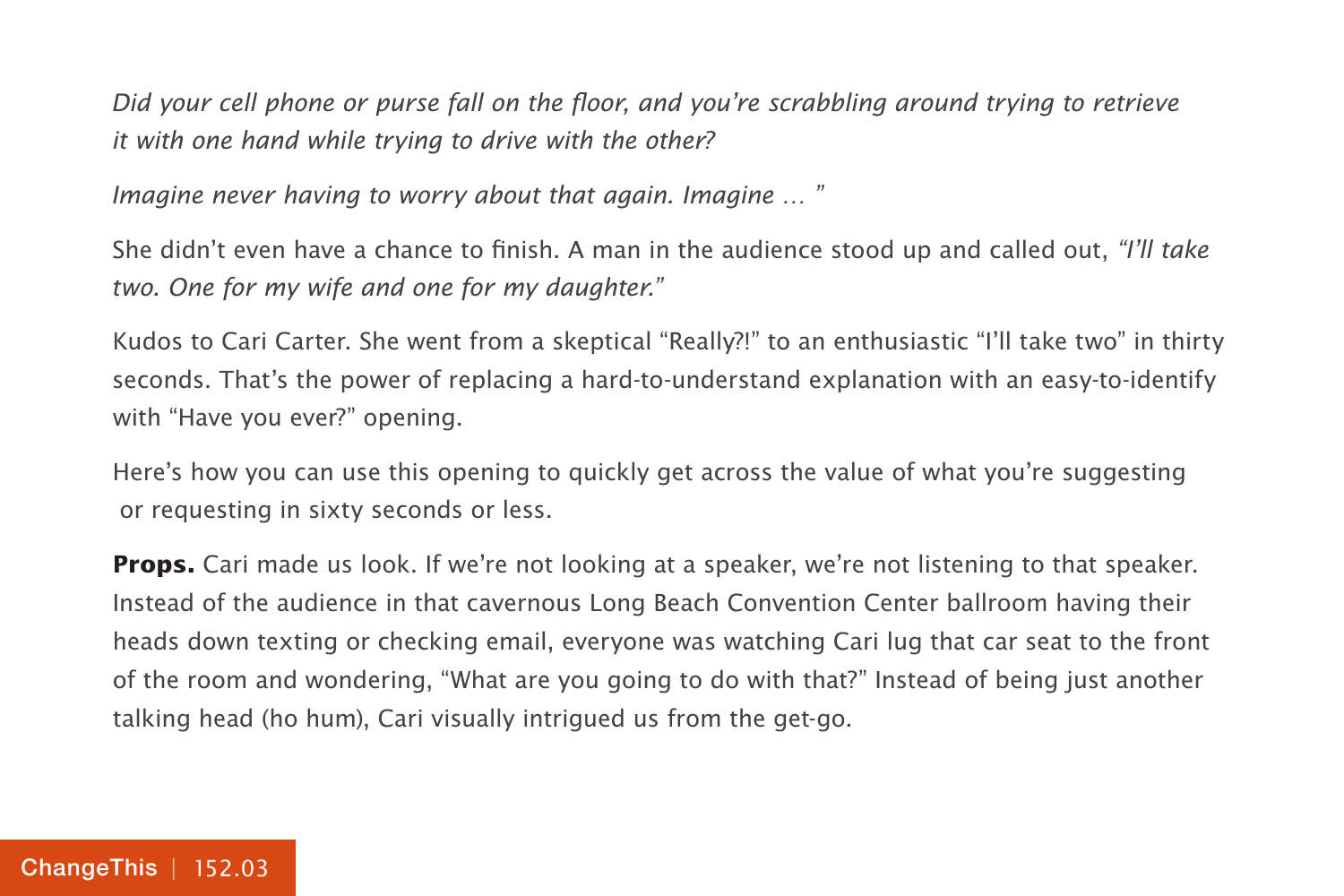What can you hold up, demonstrate, or show us so we're compelled to look at you? If you're selling a receipt aggregating app (a what?!), perhaps you could bring a carry-on suitcase with you to the stage and rummage through it, searching for wrinkled-up paper receipts.

**Act out the problem you're solving.** Cari quickly established commonality by reenacting a situation many of us had experienced. She bypassed the traditional elevator speech (yawn), and put us in the scene of a real-life situation where something went wrong. We all pictured a time that happened to us, and voluntarily, Socratically decided we wanted her product so we could prevent that from happening again.

Back to you. If you're selling a snow removal service, don't explain your price and packages; mimic using a snow shovel to dig into a huge pile of snow and toss it over your shoulder.

*If you want to connect with people, if you want them to care*  66<br>*ab about what you care about, turn their confusion into clarity.*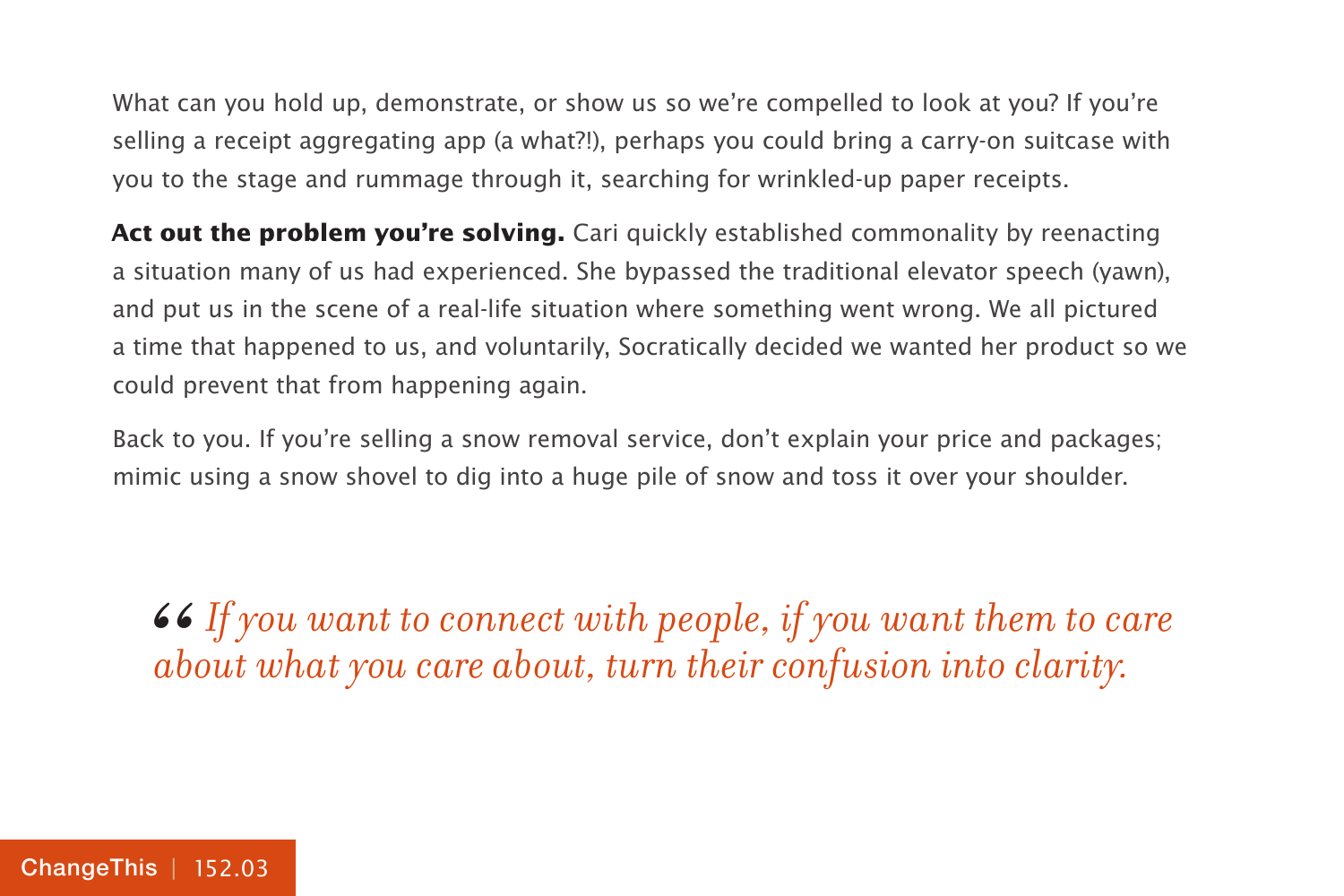Ask "Have you ever" questions. Cari didn't elicit an eye roll and waste her time and ours by telling us what she was going to tell us. She jumped right into questions that engaged us and caused us to identify with—and connect with—everything she was saying.

Back to you. Could you ask, "Have you ever not been reimbursed for business trip expenses because you couldn't find your receipts?" or "Have you ever thrown out your back or had an emergency trip to the hospital because you hurt yourself shoveling wet, heavy snow?"

Steve Jobs said, "A lot of people don't know what they want until you show it to them." I agree. People understand what they see. Think about it. When something that was previously confusing suddenly becomes crystal clear, what do people say? "Ohhh... I see now."

If you want to connect with people, if you want them to care about what you care about, turn their confusion into clarity. Act out a frustrating situation with a prop while asking "Have you ever?" questions so they're think, "Been there, done that, don't want to do it again."

You'll know you've succeeded when people say, "That just happened to me yesterday" or "Tell me more!" That means you achieved your goal of creating a genuine connection, and it's because you asked instead of explained and turned one-way INFObesity into two-way intrigue.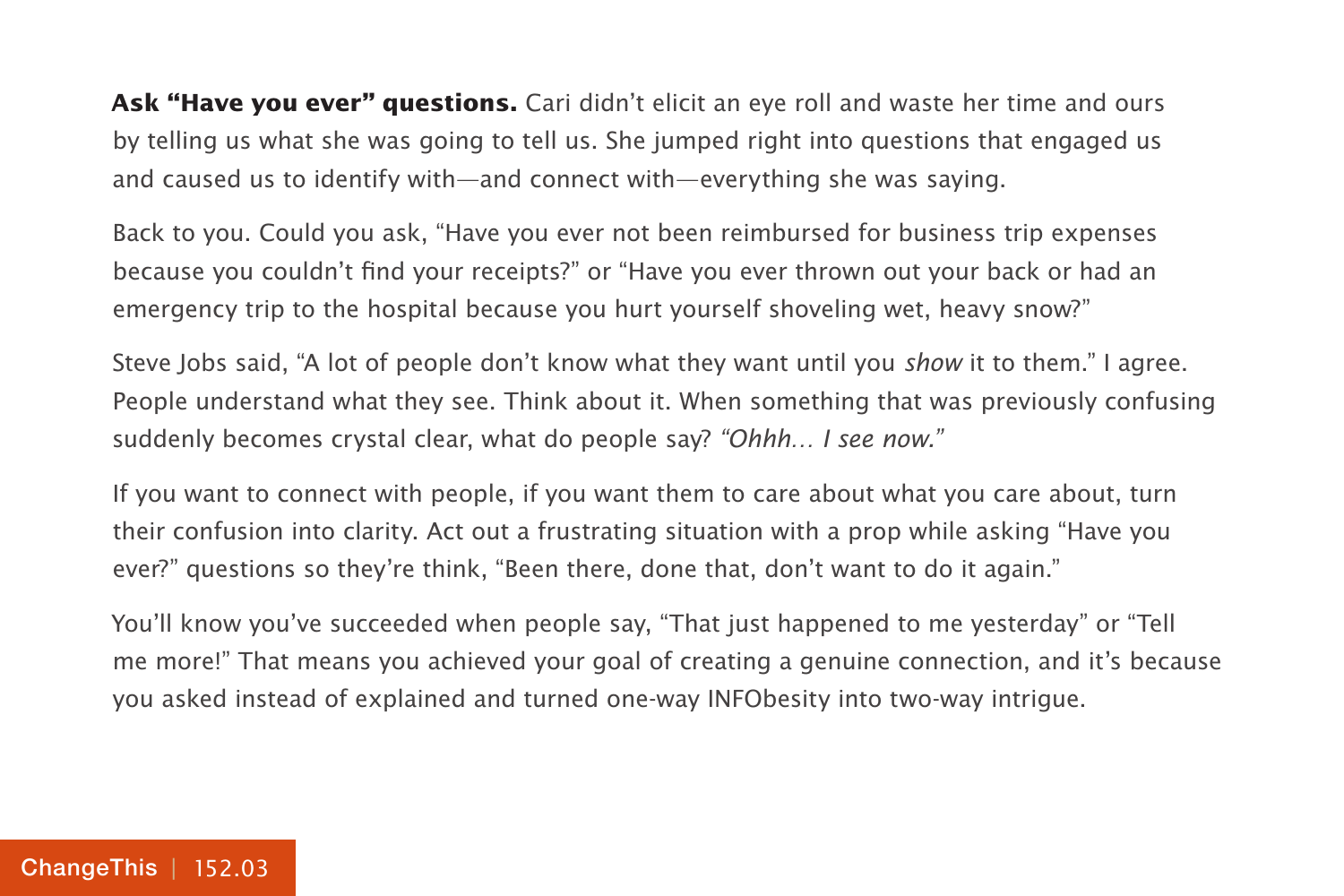## In Conclusion, What Do We Want to CHANGE?

## **"We're all in a race to be relevant."**– ELEANOR CLIFT

Never again give an elevator SPEECH. Never again explain what you do and/or what you're trying to get a YES to. Never again "Tell people what you're going to tell them."

Instead, ask instead of explain. Open with "Do you know … ?" "Did you know … ?" or "Have you ever … ?" questions that transform monologues into dialogues.

## **Turn confusion into clarity and connection by creating relevant, two-way communications that add value for all involved**.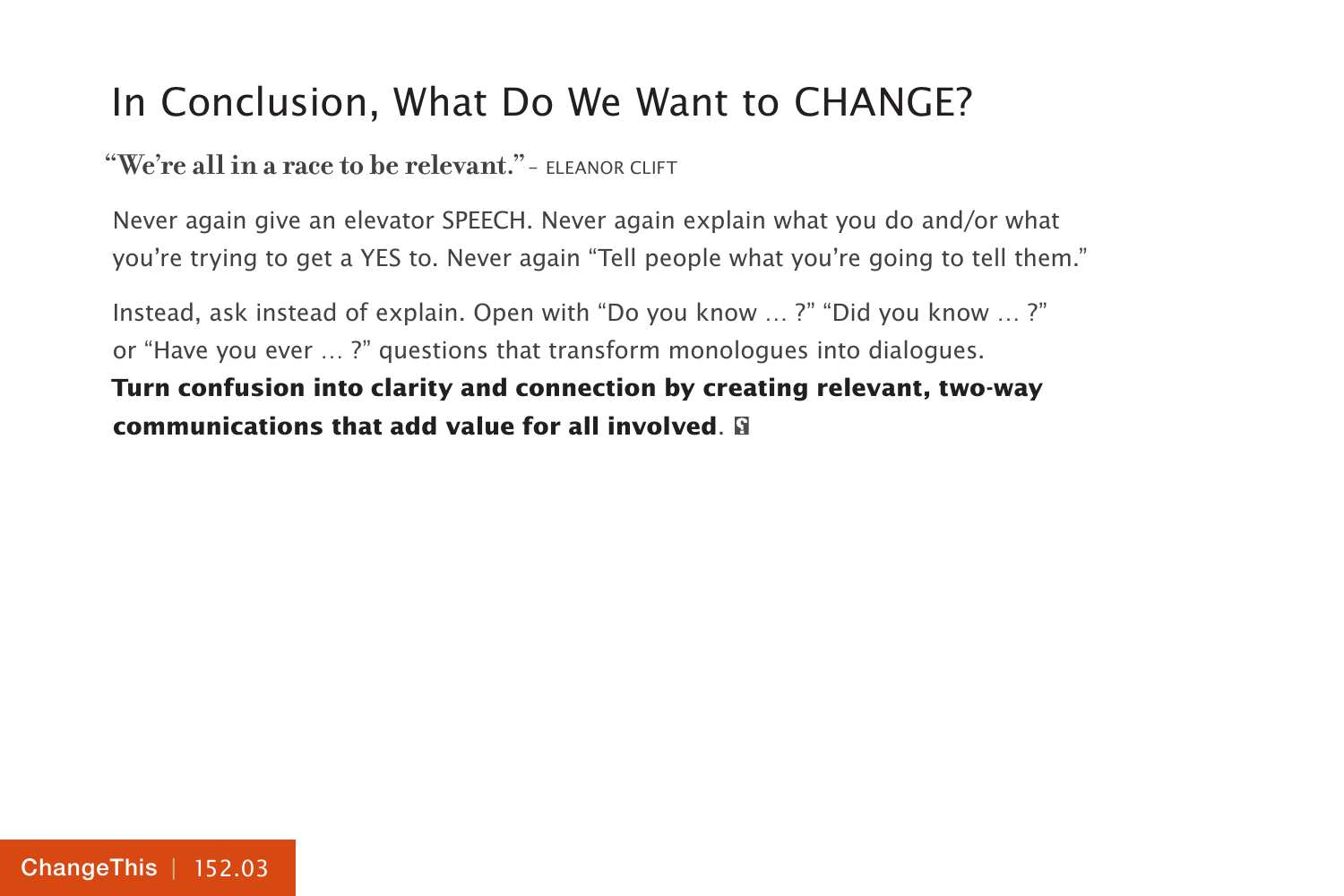# Info



#### **BUY THE BOOK** | Get more details or buy a copy of [Got Your Attention?](https://800ceoread.com/products/got-your-attention-sam-horn-english?selected=51335)

**ABOUT THE AUTHOR** | Sam Horn, Founder/CEO of The Intrigue Agency, is on a mission to help people create quality, one-of-a-kind communications that scale impact. Her TEDx talk on INTIRUGE, and books POP!, Tongue Fu! and Washington Post bestseller Got Your Attention?, have been endorsed by Tony Robbins, Dan Pink, Stephen Covey, Miki Agrawal and Marshall Goldsmith; featured in The New York Times, Forbes, Inc., and on NPR; and presented to National Geographic, NASA, Boeing, Cisco, Intel, Capital One, YPO, EO and Accenture. Learn more at [www.SamHorn.com](http://samhorn.com/)

- **→ SEND THIS** | [Pass along a copy](http://www.changethis.com/152.03.GotYourAttention/email) of this manifesto to others.
- **→ SUBSCRIBE** | [Sign up for e-news](http://changethis.com/page/show/e_mail_newsletter) to learn when our latest manifestos are available.

This document was created on April 19, 2017 and is based on the best information available at that time. The copyright of this work belongs to the author, who is solely responsible for the content. This work is licensed under the Creative Commons Attribution-NonCommercial-NoDerivs License. To view a copy of this license, visit [Creative Commons](http://creativecommons.org/licenses/by-nc-nd/2.0/) or send a letter to Creative Commons, 559 Nathan Abbott Way, Stanford, California 94305, USA. Cover image from [Adobe Stock.](https://stock.adobe.com) You are given the unlimited right to print this manifesto and to distribute it electronically (via email, your website, or any other means). You can print out pages and put them in your favorite coffee shop's windows or your doctor's waiting room. You can transcribe the author's words onto the sidewalk, or you can hand out copies to everyone you meet. You may not alter this manifesto in any way, though, and you may not charge for it.